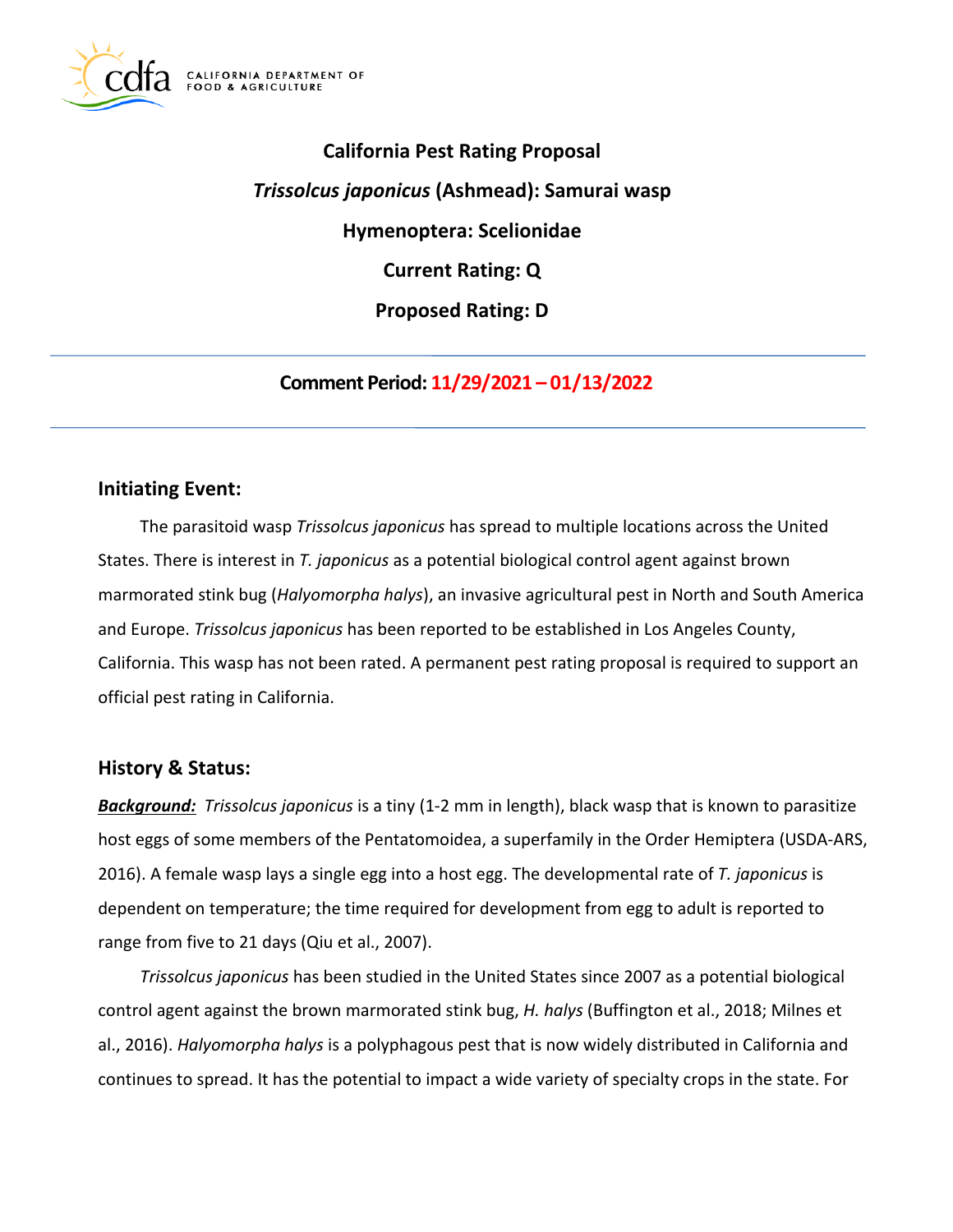

example, it was found causing damage to almonds and peaches in the San Joaquin Valley (Rijal and Gyawaly, 2018) and has also been reported in pear orchards in Lake and Mendocino County (C. Kron, pers comm.).

The interest in *T. japonicus* as a biological control agent began with the recognition that this wasp was an important parasitoid of *H. halys* in its native range (Buffington et al., 2018). Host specificity studies for *T. japonicus* have been done in the United States by Pickett et al. (2019), Milnes et al. (2017), and others, in China (part of its native range) by Zhang et al. (2017), in New Zealand by Charles et al. (2019), and in Switzerland by Haye et al. (2020). Of the ten species of pentatomids studied by Pickett et al. (2019) in California, including seven native species, six were parasitized to some degree by *T. japonicus* under laboratory no-choice conditions, which provide maximum nontarget exposure. Eggs of two native California species, *Banasa dimidiata* and *Podisus maculiventris*, were parasitized at rates lower than, but not statistically significantly different from that of *H. halys*. In Washington state, Milnes et al. (2017) tested three native pentatomid species in three genera in the field; their eggs were paired in all cases with those of *H*. *halys*. The three native species were parasitized at much lower rates compared to *H. halys*. In China, Zhang et al. (2017) found *T. japonicus*  to parasitize seven genera of pentatomids in no-choice tests and rearings from field-collected and sentinel eggs (i.e., laboratory-reared eggs placed in the field). In the sentinel egg studies, *T. japonicus*  was the most important egg parasitoid for several species of pentatomids. It should be noted that *H. halys* eggs were parasitized at very high rates compared to many of the other pentatomid species from the native range of *T. japonicus* that were tested. In Switzerland, Haye et al. (2019) found *T. japonicus* parasitized 12 of 13 species of non-target Hemiptera under no-choice tests; 11 species from Pentatomidae and one species from Scutelleridae were parasitized and one species from Coreidae was not parasitized. *Trissolcus japonicus* was able to successfully develop on 11 pentatomid species, and four of the pentatomid species were accepted at rates not significantly different from that of *H. halys* under laboratory conditions. In paired choice tests, one of the nontarget species, *Palomena prasina*, was parasitized at a level not significantly different from that of *H*. *halys*. In New Zealand, Charles et al. (2019) found *T. japonicus* was able to parasitize seven of the eight pentatomid species under no-choice laboratory conditions. In most choice tests, *H*. *halys* eggs were preferred to those of other species tested.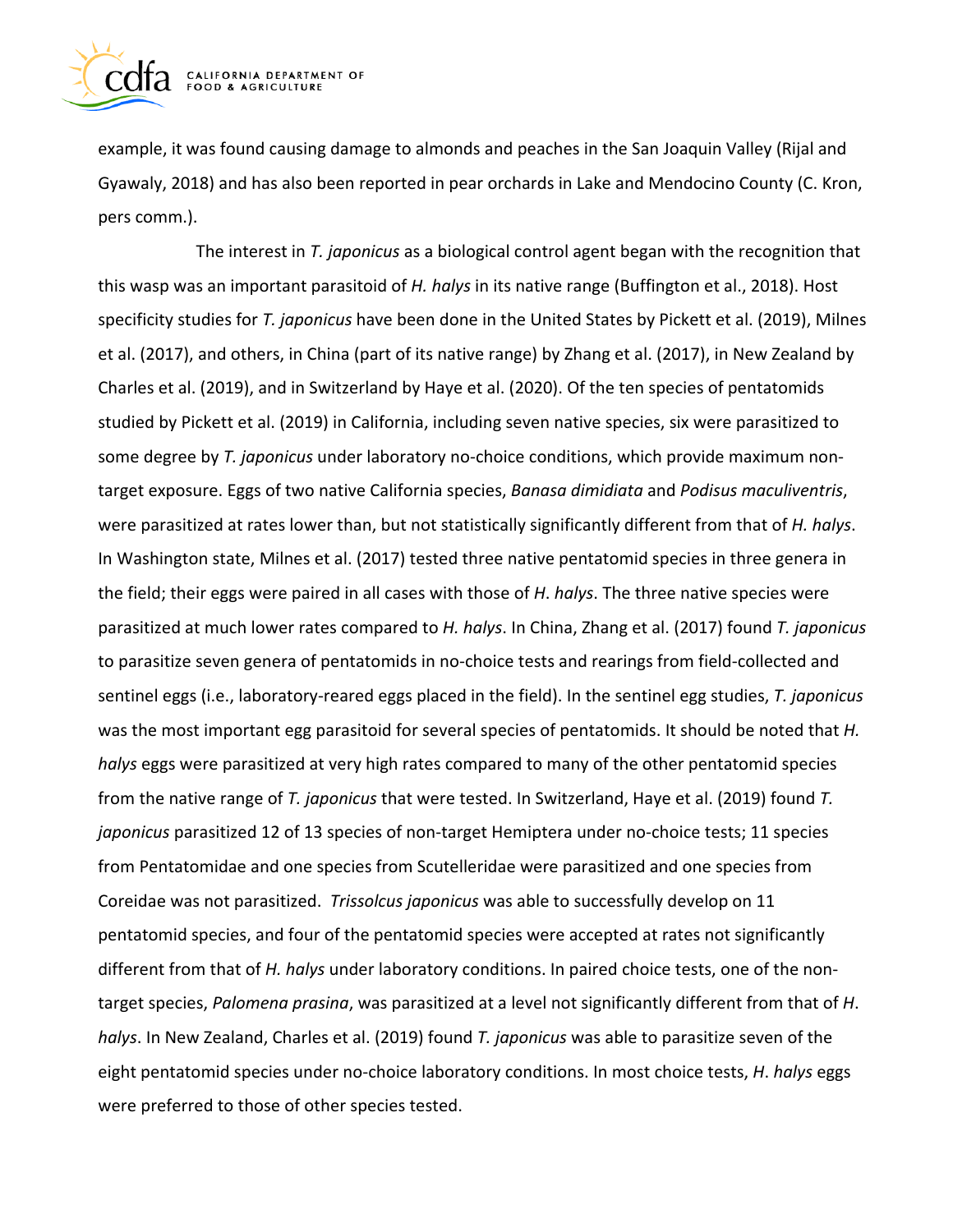

Malek et al. (2021) found that *T. japonicus* showed foraging behavior that was significantly stronger when associated with *H. halys* compared to one other species of pentatomid, further supporting that *H. halys* is preferred by *T. japonicus* over at least some other species and that this preference is based on chemical cues.

Outside of California, *T. japonicus* is being reared and redistributed in at least 9 states, i.e., Delaware, Maryland, Michigan, New Jersey, New York, Ohio, Oregon, Virginia and Washington for control of *H. halys* populations (Kaser et al., 2021). In New Zealand, the Decision-Making Committee for the Environmental Protection Authority proactively approved the field release of *Trissolcus japonicus*, should *H. halys* arrive in that country (Environmental Protection Authority, 2018).

**Worldwide Distribution:** *Trissolcus japonicus* is native to Asia and is reported from China, Japan, Russian Federation, South Korea, and Taiwan. It has been introduced to (through unknown means) and become established in Canada (British Columbia), Europe (including Italy and Switzerland), and the United States (Abram et al., 2019; Peverieri et al., 2018; Stahl et al., 2019; Talamas et al., 2017). It was first found in the United States in 2015 in Maryland and was later found in Virginia, Washington D.C., New York, Pennsylvania, New Jersey, Utah, Michigan, and on the west coast, Oregon and Washington (Buffington et al., 2018; Hedstrom et al., 2017; Milne et al., 2017; Stop BMSB). It was found in California in 2017 (California Department of Food and Agriculture; Lara et al., 2019). As of October 2021, adventive populations of *T. japonicus* have been reported in 15 U.S. states: California, Delaware, Idaho, Ohio, Oregon, Maryland, Michigan, North Carolina, New Jersey, New York, Pennsylvania, Utah, Virginia, Washington, and West Virginia (Stop BMSB, 2021).

**Official Control:** *Trissolcus japonicus* is not known to be under official control anywhere.

**California Distribution:** *Trissolcus japonicus* was found in Los Angeles in 2018 and 2020 and in Pomona in 2017; both of these locations are in Los Angeles County (California Department of Food and Agriculture; Lara et al., 2019). Sentinel egg cards (a total of 1,276 egg cards with 25,363 eggs) were placed and wild *H. halys* eggs (a total of 67 egg masses) were collected from Los Angeles,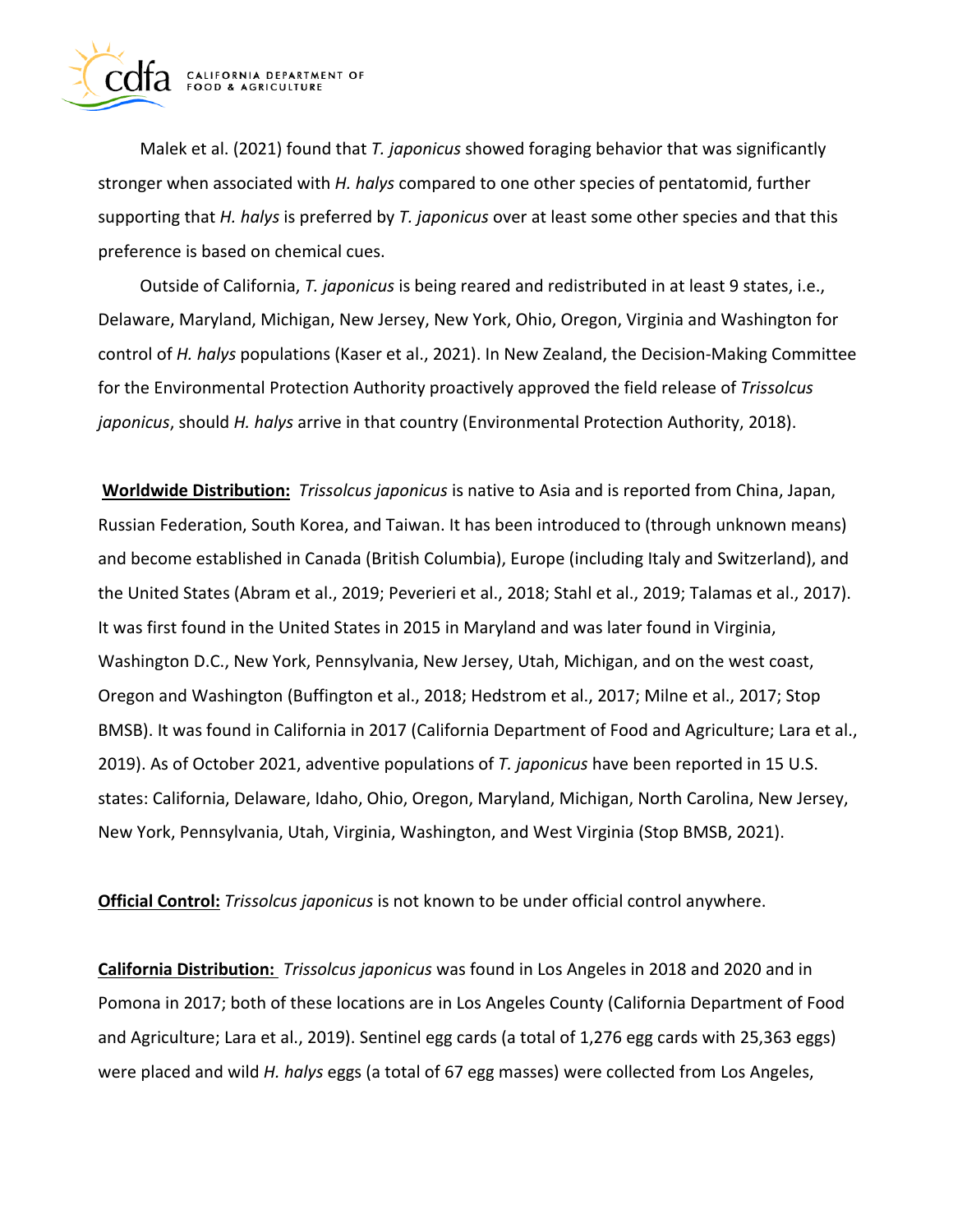

Mendocino, Merced, Sacramento, San Joaquin, Santa Clara, Siskiyou, Stanislaus, and Yolo counties from 2019-2021, but additional *T. japonicus* were not found.

**California Interceptions:** *Trissolcus japonicus* has not been intercepted in California (California Department of Food and Agriculture).

The risk *Trissolcus japonicus* poses to California is evaluated below.

# **Consequences of Introduction:**

- 1) **Climate/Host Interaction:** The current distribution of *T. japonicus* represents a range of climates. A CLIMEX model suggested that the climate of the west coast of the United States, including much of California, is marginally suitable for *T. japonicus* (Avila and Charles, 2018; Yonow et al., 2021). The wasp is established in the Northeast and Pacific Northwest of the United States and in Los Angeles, California as well. Reported hosts from laboratory studies include a variety of pentatomids, including *H. halys*, which is widely distributed in California. Suitable hosts are presumed to be present over much of the state. Therefore, *T. japonicus* receives a **High (3)** in this category.
	- Low (1) Not likely to establish in California; or likely to establish in very limited areas.
	- Medium (2) may be able to establish in a larger but limited part of California.
	- **High (3) likely to establish a widespread distribution in California.**
- 2) **Known Pest Host Range:** *Trissolcus japonicus* is reported to feed on multiple genera of Pentatomoidea, almost all of which are in the family Pentatomidae. Therefore, it receives a **Low (1)** in this category.
	- **Low (1) has a very limited host range.**
	- Medium (2) has a moderate host range.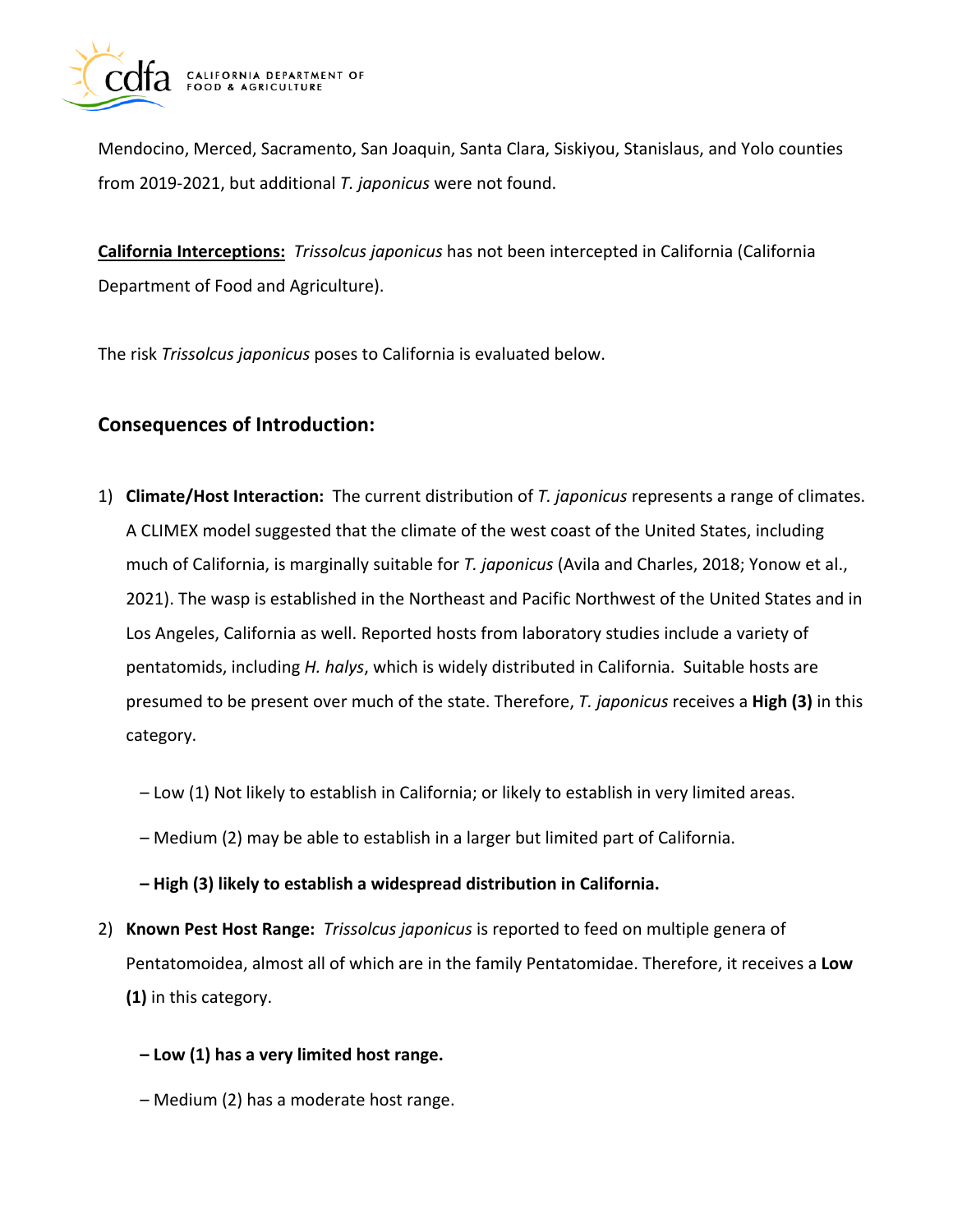

– High (3) has a wide host range.

- 3) **Pest Reproductive and Dispersal Potential:** *Trissolcus japonicus* is presumed to be capable of flight. Therefore, it receives a **Medium (2)** in this category.
	- Low (1) does not have high reproductive or dispersal potential.
	- **Medium (2) has either high reproductive or dispersal potential.**
	- High (3) has both high reproduction and dispersal potential.
- 4) **Economic Impact**. *Trissolcus japonicus* is reported to parasitize a variety of pentatomids, including a predatory genus, in field and laboratory studies. Any impact to predatory pentatomids could in turn impact agriculture by reducing pest control exerted by these natural enemies. Therefore, it receives a **Low (1)** in this category.

#### **Economic Impact: B**

- A. The pest could lower crop yield.
- **B. The pest could lower crop value (includes increasing crop production costs).**
- C. The pest could trigger the loss of markets (includes quarantines).
- D. The pest could negatively change normal cultural practices.
- E. The pest can vector, or is vectored, by another pestiferous organism.
- F. The organism is injurious or poisonous to agriculturally important animals.
- G. The organism can interfere with the delivery or supply of water for agricultural uses.

#### **Economic Impact Score: Low**

- **Low (1) causes 0 or 1 of these impacts.**
- Medium (2) causes 2 of these impacts.
- High (3) causes 3 or more of these impacts.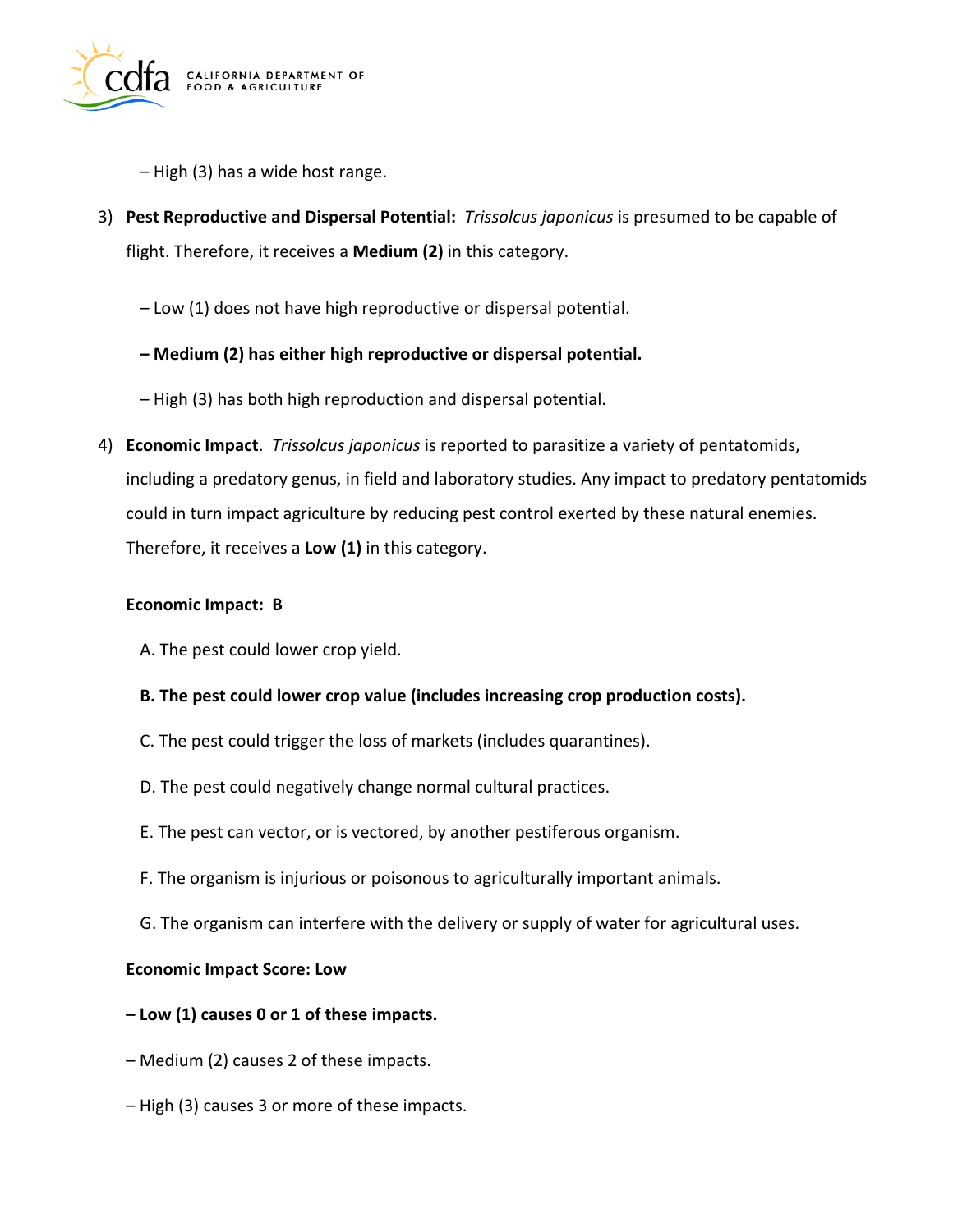

5) **Environmental Impact**. *Trissolcus japonicus* can parasitize a variety of pentatomids. Although there are no threatened or endangered pentatomids in California, this wasp could impact natural communities. Therefore, it receives a **Medium (2)** in this category.

#### **Environmental Impact: A**

#### **A. The pest could have a significant environmental impact such as lowering biodiversity, disrupting natural communities, or changing ecosystem processes.**

- B. The pest could directly affect threatened or endangered species.
- C. The pest could impact threatened or endangered species by disrupting critical habitats.
- D. The pest could trigger additional official or private treatment programs.

E. The pest significantly impacts cultural practices, home/urban gardening or ornamental plantings.

#### **Environmental Impact Score: Medium (2)**

– Low (1) causes none of the above to occur.

- **Medium (2) causes one of the above to occur.**
- High (3) causes two or more of the above to occur.

#### **Consequences of Introduction to California for** *Trissolcus japonicus***: Medium (9)**

Add up the total score and include it here.

 $-Low = 5-8$  points

**–Medium = 9-12 points** 

 $-High = 13-15$  points

6) **Post Entry Distribution and Survey Information:** *Trissolcus japonicus* is established in Los Angeles County, California. It receives a **Low (-1)** in this category.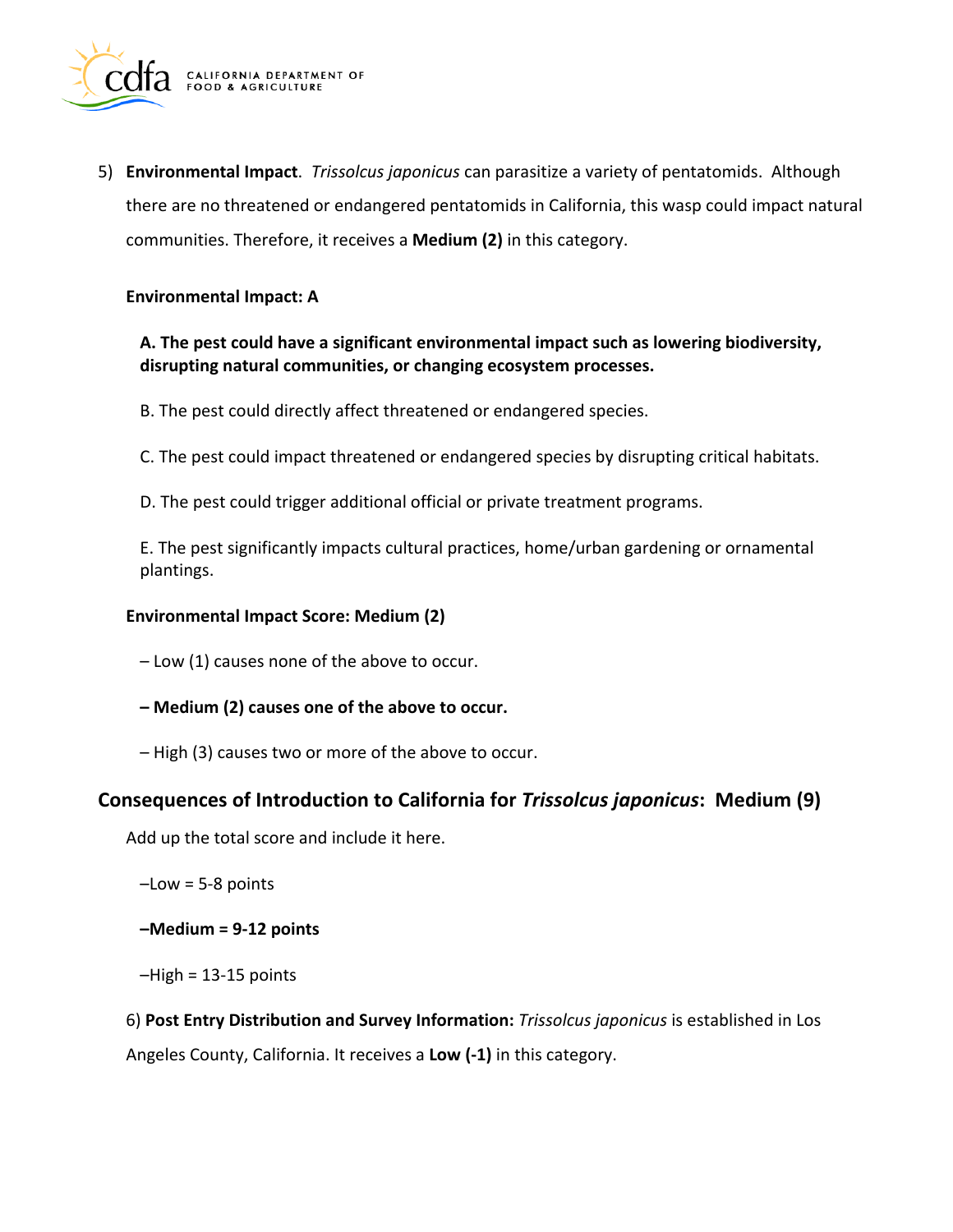

–Not established (0) Pest never detected in California, or known only from incursions.

#### **–Low (-1) Pest has a localized distribution in California, or is established in one suitable climate/host area (region).**

–Medium (-2) Pest is widespread in California but not fully established in the endangered area, or pest established in two contiguous suitable climate/host areas.

–High (-3) Pest has fully established in the endangered area, or pest is reported in more than two contiguous or non-contiguous suitable climate/host areas.

# **Final Score:**

7) The final score is the consequences of introduction score minus the post entry distribution and survey information score: Low (8)

# **Uncertainty:**

There is uncertainty regarding what non-target pentatomid species are likely to be parasitized by *T. japonicus* in significant numbers in California. No-choice experiments cited in this proposal may give an unrealistic impression of the degree to which these non-target species would be parasitized in a field setting. Various ecological "filters," including habitat preference, plant associations, chemicals associated with the eggs, etc. may limit parasitism of non-targets in the field (C. Pickett and R. Lara, pers. comm.).

# **Conclusion and Rating Justification:**

*Trissolcus japonicus* appears to pose some level of risk of parasitizing native and beneficial pentatomids in California. However, it is already established in the state and it is the most promising candidate as a biological control agent against the brown marmorated stink bug, *H. halys*, a serious pest that continues to spread in California. Potential benefits of the control of this pest include reduced pest damage, pesticide use, and environmental impacts. For these reasons, a D rating is justified.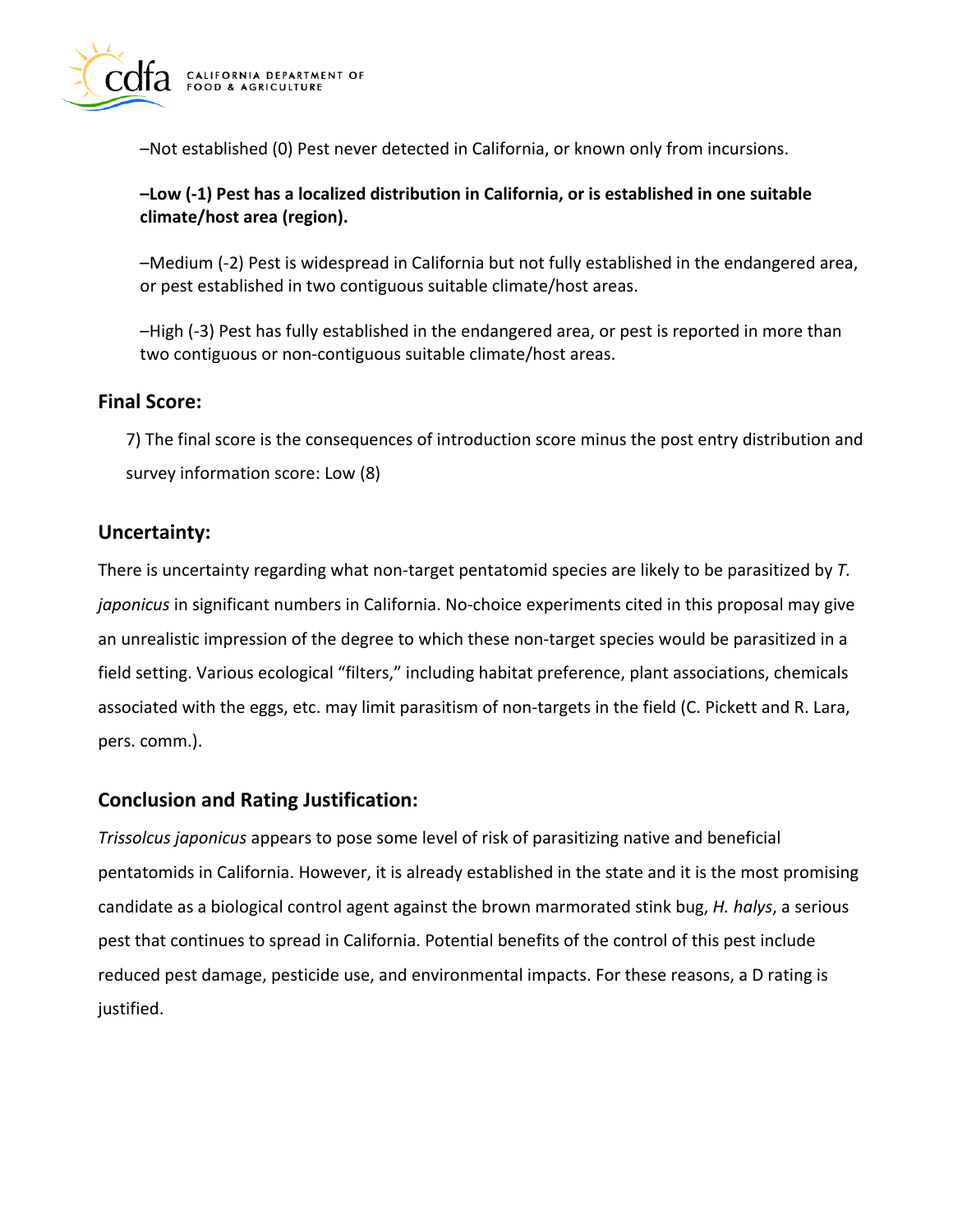

# **References:**

Abram, P. K., Talamas, E. J., Achaempong, S., Mason, P. G., and Gariepy, T. D. 2019. First detection of the samurai wasp, *Trissolcus japonicus* (Ashmead) (Hymenoptera, Scelionidae), in Canada. Journal of Hymenoptera Research 68:29-36.

Avila, G. A. and Charles, J. G. 2018. Modelling the potential geographic distribution of *Trissolcus japonicus*: a biological control agent of the brown marmorated stink bug, *Halyomorpha halys*. BioControl 63:505-518.

Buffington, M. L., Talamas, E. J., and Hoelmer, K. A. 2018. Team *Trissolcus*: Integrating taxonomy and biological control to combat the brown marmorated stink bug. American Entomologist 64:224-232.

California Department of Food and Agriculture. Pest and damage record database. Accessed October 6, 2021: <https://pdr.cdfa.ca.gov/PDR/pdrmainmenu.aspx>

Charles, J. G., Avila, G. A., Hoelmer, K. A., Hunt, S., Gardner-Gee, R, MacDonald, F., and Davis, V. 2019. Experimental assessment of the biosafety of *Trissolcus japonicus* in New Zealand, prior to the anticipated arrival of the invasive pest *Halyomorpha halys*. BioControl [doi.org/10.1007/s10526-019-09949-x](https://doi.org/10.1007/s10526-019-09949-x)

Environmental Protection Authority. 2018. Decision (Purpose: To seek pre-approval to release *Trissolcus japonicus* (the Samurai wasp) as a biological control agent for brown marmorated stink bug (*Halyomorpha halys*) should it arrive in New Zealand).

Haye, T., Moraglio, S. T., Stahl, J., Visentin, S., Gregorio, T., and Tavella, L. 2020. Fundamental host range of *Trissolcus japonicus* in Europe. Journal of Pest Science <https://doi.org/10.1007/s10340-019-01127-3>

Hedstrom, C., Lowenstein, D., Andrews, H., Bai, Barry, and Wiman, N. 2017. Pentatomid host suitability and the discover of introduced populations of *Trissolcus japonicus* in Oregon. Journal of Pest Science 90:1169-1179.

Kaser, J. M., Weber, D., Khrimian, A., and Hoelmer, K. A. 2021. Redistribution of *Trissolcus japonicus* and the effects of infochemicals on stink bug parasitism. Accessed November 15, 2021:

<http://www.stopbmsb.org/stopBMSB/assets/File/Research/BMSB-SAP-Feb-2021/10>- Redistribution-of-T-japonicus-KASER.pdf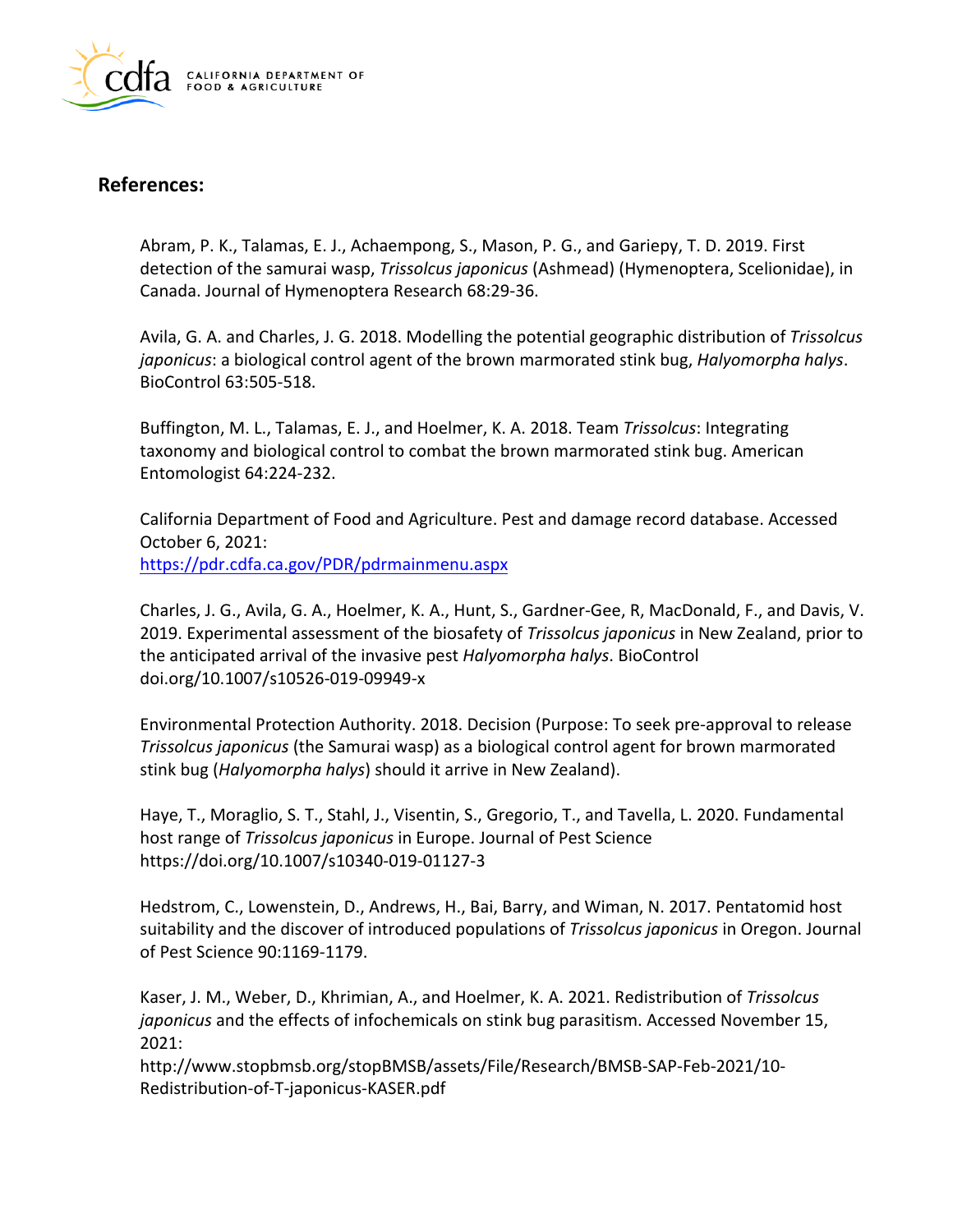

Lara, J. R., Pickett, C. H., and Hoddle, M. S. 2019. A fortuitous arrival: Key natural enemy of BMSB found in California. CAPCA Adviser. October 2019:52-57.

Malek, R., Kaser, J. M., Anfora, Gianfranco, Ciolli, M., Khrimian, A., Weber, D. C., and Hoelmer, K. A. 2021. *Trissolcus japonicus* foraging behavior: Implications for host preference and classical biological control. Biological Control [doi.org/10.1016/j.biocontrol.2021.104700](https://doi.org/10.1016/j.biocontrol.2021.104700) 

Milnes, J. M., Wiman, N. G., Talamas, E. J., Brunner, J. F., Hoelmer, K. A., Buffington, M. L., and Beers, E. H. 2016. Discovery of an exotic egg parasitoid of the brown marmorated stink bug, *Halyomorpha halys* (Stål) in the Pacific Northwest. Proceedings of the Entomological Society of Washington 118:466-470.

Peverieri, G. S., Talamas, E., Bon, M. C., Marianelli, L., Bernardinelli, I., Malossini, G., Benvenuto, L., Roversi, P. F., and Hoelmer, K. 2018. Two Asian egg parasitoids of *Halyomorpha halys* (Stål) (Hemiptera, Pentatomidae) emerge in northern Italy: *Trissolcus mitsukurii* (Ashmead) and *Trissolcus japonicus* (Ashmead) (Hymenoptera, Scelionidae). Journal of Hymenoptera Research 67:37-53.

Pickett, C. H., Lara-Artiga, J., and Hoddle, M. 2019. Request for field release permit from the California Department of Food and Agriculture for *Trissolcus japonicus* (Hymenoptera: Scelionidae), a parasitoid of the brown marmorated stink bug, *Halyomorpha halys*  (Heteroptera: Pentatomidae).

Qiu, L., Yang, Z., and Tao, W. 2007. Biology and population dynamics of *Trissolcus halyomorphae*. Scientia Silvae Sinicae 43:62-65.

Rijal, J. and Gyawaly, S. 2018. Characterizing brown marmorated stink bug injury in almond, a new host crop in California. Insects [doi.org/10.3390/insects9040126](https://doi.org/10.3390/insects9040126)

Stahl, J., Tortorici, F., Pontini, M., Bon, M. -C., Hoelmer, K., Marazzi, C., Tavella, L., and Haye, T. 2019. First discovery of adventive populations of *Trissolcus japonicus* in Europe. Journal of Pest Science 92:371-379.

Stop BMSB. Accessed October 14, 2021: [https://www.stopbmsb.org/biological-control/samurai-wasp-trissolcus-japonicus/](https://www.stopbmsb.org/biological-control/samurai-wasp-trissolcus-japonicus)

Talamas, E. J., Buffington, M. L., and Hoelmer, K. 2017. Revision of Palearctic *Trissolcus*  Ashmead (Hymenoptera, Scelionidae). Journal of Hymenoptera Research 56:3-185.

USDA-ARS. 2016. Mighty matadors: Trissolcus wasps as biological control agents of the invasive and destructive brown marmorated stink bug. Accessed October 6, 2021: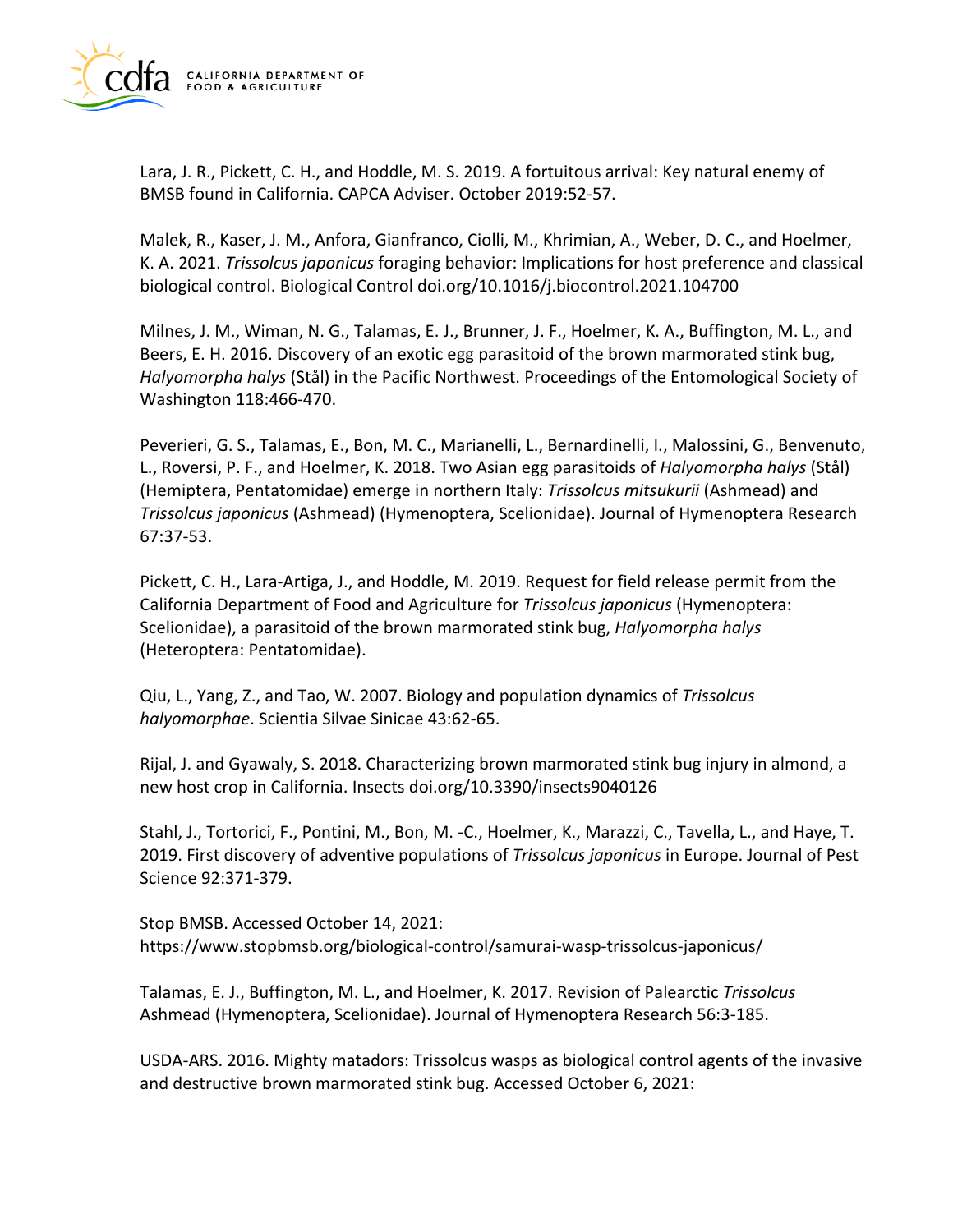

<https://www.stopbmsb.org/stopBMSB/assets/File/Trissolcus-wasps-brochure-2016-print>low.pdf

Yonow, T., Kriticos, D. J., Ota, N., Avila, G. A., Hoelmer, K. A., Chen, H., and Caron, V. 2021. Modelling the potential geographic distribution of two *Trissolcus* species of the brown marmorated stink bug, *Halyomorpha halys*. Insects 12:1-30.

Zhang, J., Zhang, F., Gariepy, T., Mason, P., Gillespie, D., Talamas, E., and Haye, T. 2017. Seasonal parasitism and host specificity of *Trissolcus japonicus* in northern China. Journal of Pest Science 90:1127-1141.

#### **Responsible Party:**

Kyle Beucke, 1220 N Street, Sacramento, CA 95814, 916-698-3034, [permits\[@\]cdfa.ca.gov](https://permits[@]cdfa.ca.gov) 

# **\*Comment Period: 11/29/2021 – 01/13/2022**

#### **\*NOTE:**

You must be registered and logged in to post a comment. If you have registered and have not received the registration confirmation, please contact us at [permits\[@\]cdfa.ca.gov](https://permits[@]cdfa.ca.gov).

#### **Comment Format:**

 $\div$  Comments should refer to the appropriate California Pest Rating Proposal Form subsection(s) being commented on, as shown below.

#### **Example Comment:**

Consequences of Introduction: 1. Climate/Host Interaction: [Your comment that relates to "Climate/Host Interaction" here.]

- Posted comments will not be able to be viewed immediately.
- $\triangleleft$  Comments may not be posted if they:

Contain inappropriate language which is not germane to the pest rating proposal;

Contains defamatory, false, inaccurate, abusive, obscene, pornographic, sexually oriented, threatening, racially offensive, discriminatory or illegal material;

Violates agency regulations prohibiting sexual harassment or other forms of discrimination;